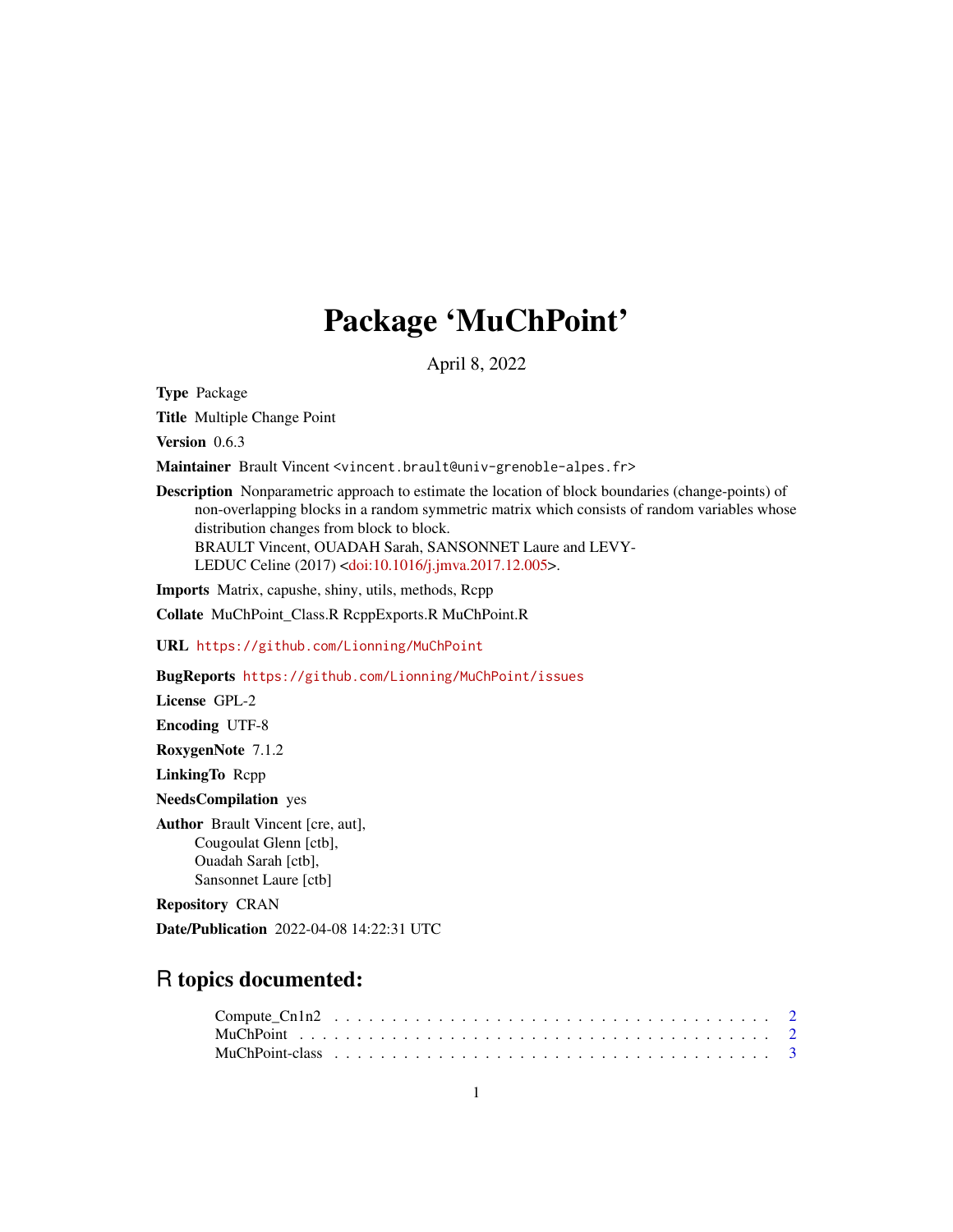#### <span id="page-1-0"></span>2 and 2 and 2 and 2 and 2 and 2 and 2 and 2 and 2 and 2 and 2 and 2 and 2 and 2 and 2 and 2 and 2 and 2 and 2 and 2 and 2 and 2 and 2 and 2 and 2 and 2 and 2 and 2 and 2 and 2 and 2 and 2 and 2 and 2 and 2 and 2 and 2 and

| Index |  |
|-------|--|

Compute\_Cn1n2 *Compute the Delta of the dynamic programming*

#### Description

Compute the Delta of the dynamic programming in [Rcpp](#page-0-0)

#### Usage

Compute\_Cn1n2(x)

#### Arguments

x the matrix of rank

<span id="page-1-1"></span>MuChPoint *MuChPoint fitting procedure*

#### Description

Produce a block-wise estimation of a symmetric matrix.

#### Usage

```
MuchPoint(Y, Lmax = nrow(Y)/2, N = NULL, cores = 1, verbose = TRUE)
```
#### Arguments

| Y       | symmetric matrix of observations.                                                                                                           |
|---------|---------------------------------------------------------------------------------------------------------------------------------------------|
| Lmax    | a positive integer less than number of columns (and number of rows). By default,<br>nrow(Y)/2.                                              |
| N       | a positive integer vector less than number of columns (and number of rows). N<br>is used when the break-points are known. By default, NULL. |
| cores   | a positive integer giving the number of cores used. If you use windows, the<br>parallelization is impossible. By default, 1.                |
| verbose | logical. To display the progression bars. By default TRUE.                                                                                  |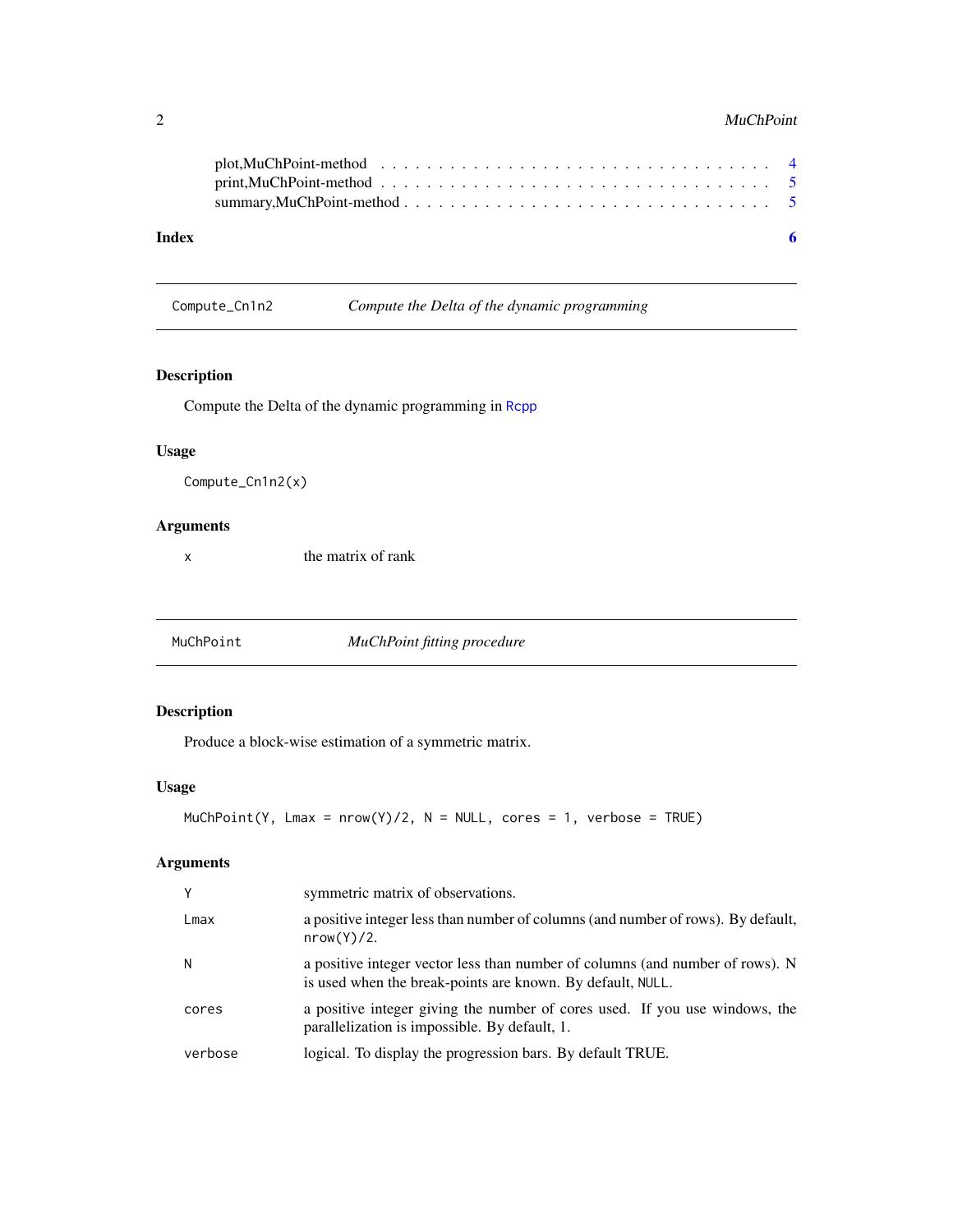#### <span id="page-2-0"></span>MuChPoint-class 3

#### References

Article: BRAULT V., OUADAH S., SANSONNET L. and LEVY-LEDUC C. Nonparametric homogeneity tests and multiple change-point estimation for analyzing large Hi-C data matrices. Journal of Multivariate Analysis, 2017

#### Examples

```
require(MuChPoint)
mu=c(rep(c(rep(1,25),rep(0,25)),3))%*%t(rep(c(rep(0,25),rep(1,25)),3))
Y=matrix(rnorm(150^2,0,5),150)+mu+t(mu)
Y=as.matrix(Matrix::forceSymmetric(Y))
res=MuChPoint(Y)
plot(res,Y,L=5,shiny=FALSE)
plot(res,Y,L=1:10,shiny=FALSE,ask=FALSE)
```
<span id="page-2-1"></span>MuChPoint-class *Class "MuChPoint"*

#### Description

Class of object returned by the MuChPoint function.

#### Usage

## S4 method for signature 'MuChPoint' show(object)

#### Arguments

object an object with class MuChPoint

#### Slots

- S a vector object of type numeric, giving the values of the statistics  $S_n(n_1, ..., n_L)$  following the number L.
- N a numeric vector with the position of the different break-points.
- bt an inferior triangular matrix containing the positions of break-points following the number of break-points (in rows).

#### References

Article: BRAULT V., OUADAH S., SANSONNET L. and LEVY-LEDUC C. Nonparametric homogeneity tests and multiple change-point estimation for analyzing large Hi-C data matrices. Journal of Multivariate Analysis, 2017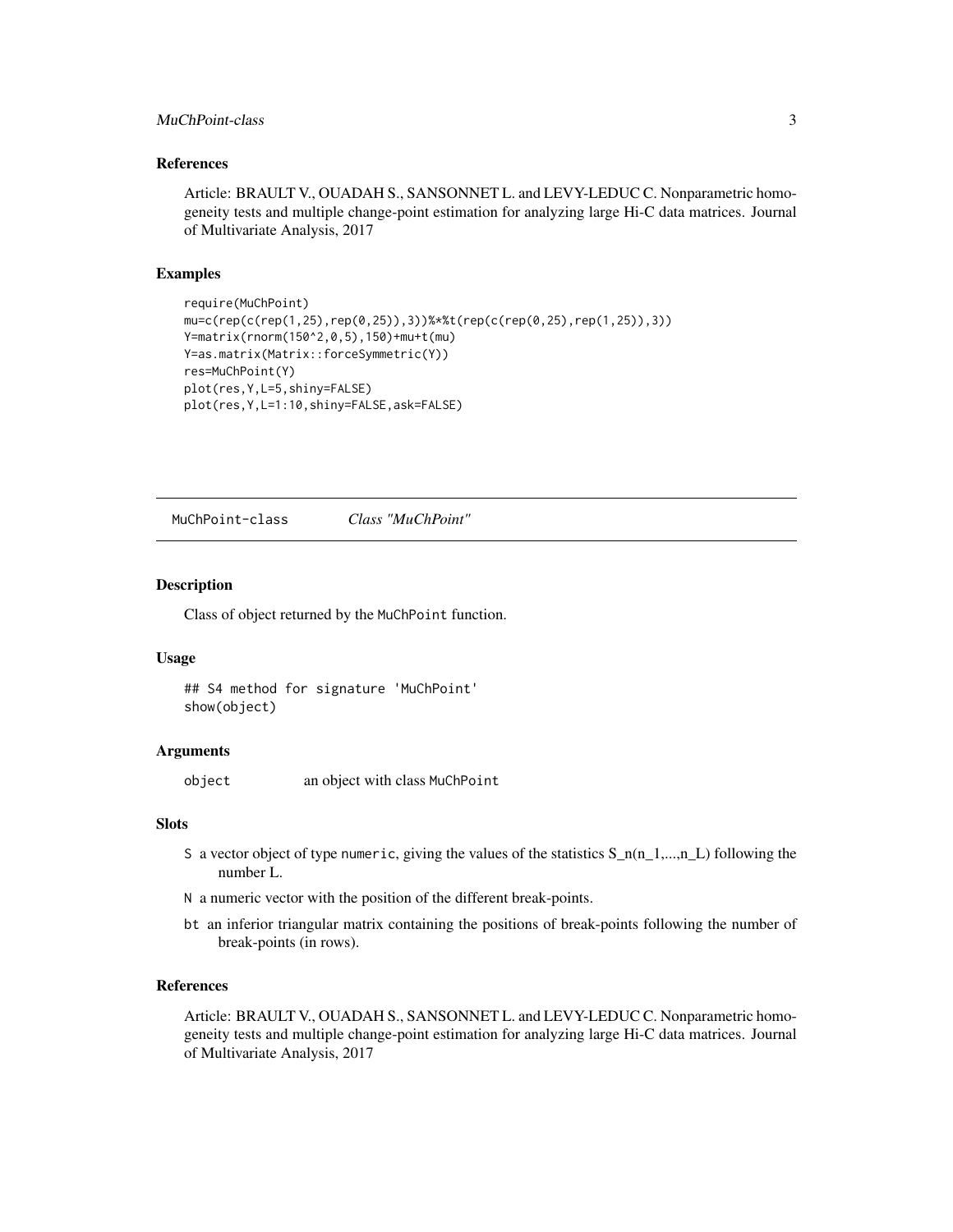#### <span id="page-3-0"></span>See Also

See also plot, [MuChPoint](#page-1-1)-method and MuChPoint.

plot,MuChPoint-method *Produce a plot of two-dimensional segmentation of a* MuChPoint *fit.*

#### Description

Produce a plot of two-dimensional segmentation of a MuChPoint fit.

#### Usage

## S4 method for signature 'MuChPoint'  $plot(x, y, ship = TRUE, col = "Color", L = NULL, ask = TRUE)$ 

#### Arguments

| x     | an object of class MuChPoint.                                                                              |
|-------|------------------------------------------------------------------------------------------------------------|
| У     | used for S4 compatibility represented the matrix (typically, the matrix used in<br>the program MuChPoint). |
| shiny | for a representation with a shiny application.                                                             |
| col   | for the colors of the representations.                                                                     |
| L     | the summarized matrix with L break-points (L can be a vector).                                             |
| ask   | If TRUE, to hit will be necessary to see next plot.                                                        |

#### References

Article: BRAULT V., OUADAH S., SANSONNET L. and LEVY-LEDUC C. Nonparametric homogeneity tests and multiple change-point estimation for analyzing large Hi-C data matrices. Journal of Multivariate Analysis, 2017

#### See Also

[MuChPoint](#page-2-1), [capushe](#page-0-0).

#### Examples

```
require(MuChPoint)
mu=c(rep(c(rep(1,25),rep(0,25)),3))%*%t(rep(c(rep(0,25),rep(1,25)),3))
Y=matrix(rnorm(150^2,0,2),150)+mu+t(mu)
Y=as.matrix(Matrix::forceSymmetric(Y))
res=MuChPoint(Y)
plot(res,Y,L=5,shiny=FALSE)
plot(res,Y,L=1:10,shiny=FALSE,ask=FALSE)
```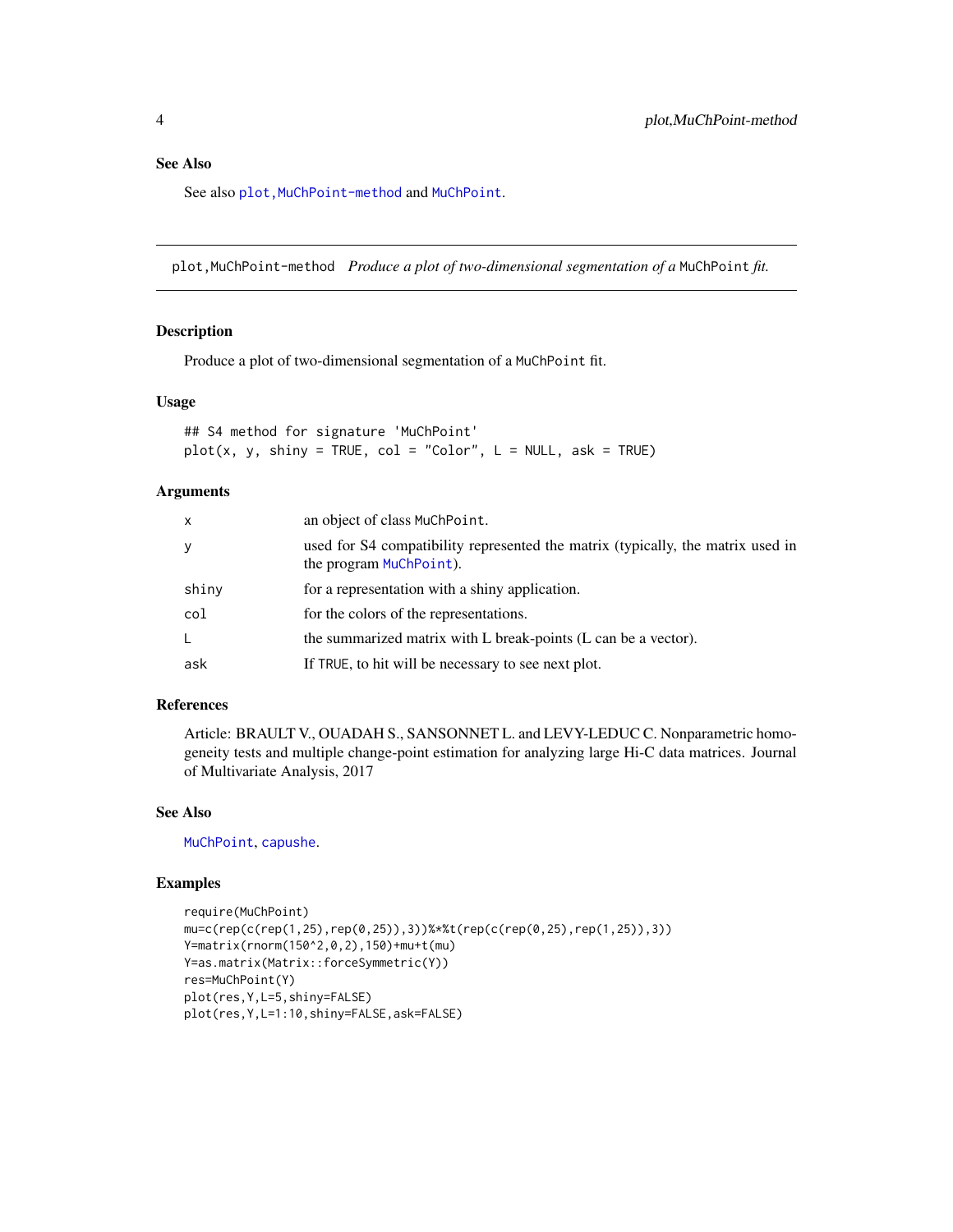<span id="page-4-0"></span>print,MuChPoint-method

*Print for the class of object returned by the* MuChPoint *function.*

#### Description

Print for the class of object returned by the MuChPoint function.

#### Usage

## S4 method for signature 'MuChPoint'  $print(x, N = NULL)$ 

#### Arguments

|   | an object with class MuChPoint                                                 |
|---|--------------------------------------------------------------------------------|
| N | a numeric between 1 and length $(x@N)$ for the number of break-points desired. |

summary,MuChPoint-method

*Summary of a* MuChPoint *object.*

#### Description

Summary of a MuChPoint object.

#### Usage

## S4 method for signature 'MuChPoint' summary(object)

#### Arguments

object an object of class MuChPoint.

#### See Also

[MuChPoint](#page-2-1).

#### Examples

```
require(MuChPoint)
mu=c(rep(c(rep(1,25),rep(0,25)),3))%*%t(rep(c(rep(0,25),rep(1,25)),3))
Y=matrix(rnorm(150^2,0,2),150)+mu+t(mu)
Y=as.matrix(Matrix::forceSymmetric(Y))
res=MuChPoint(Y)
summary(res)
```